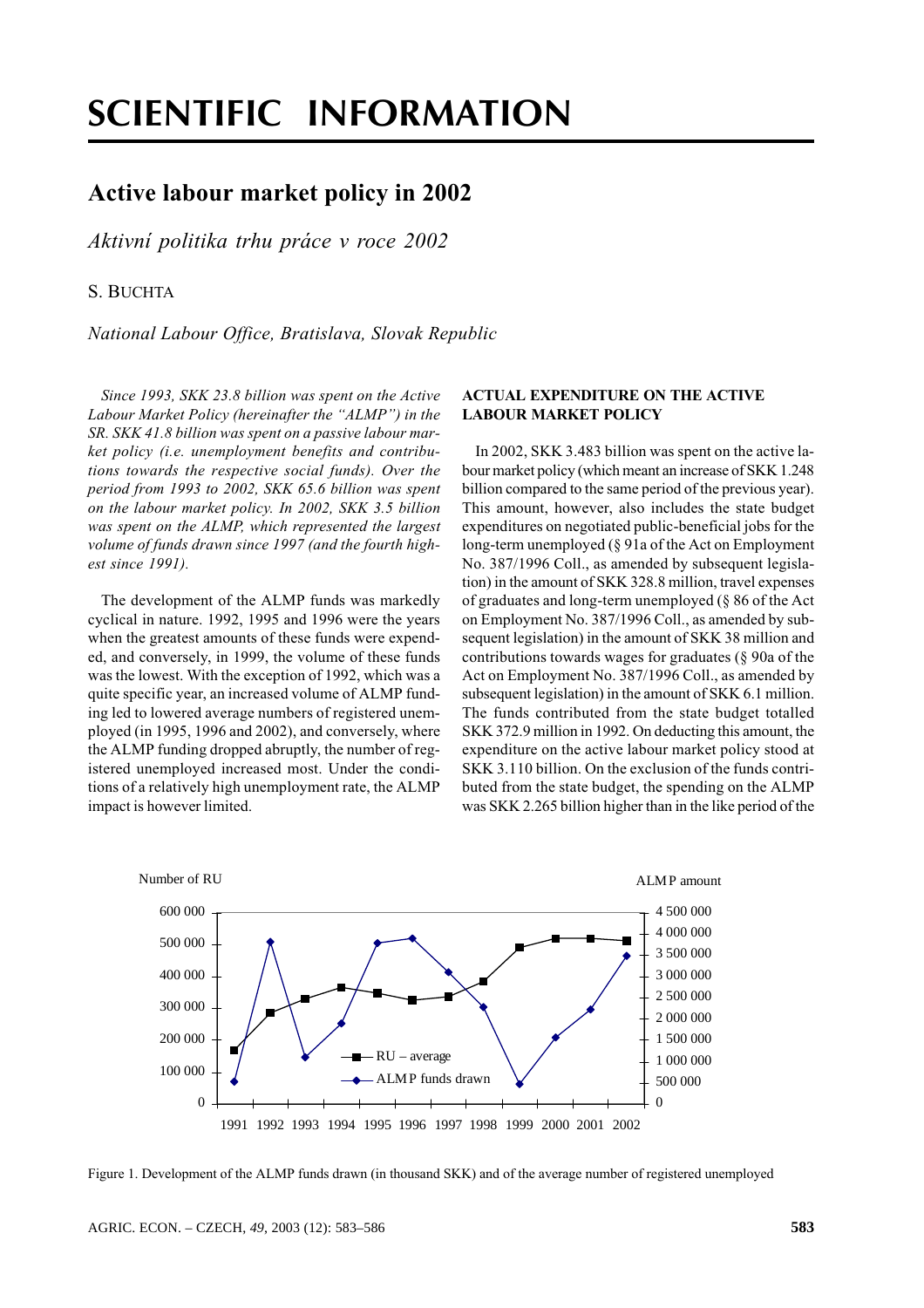previous year. In the analysed year of 2002, the state funding of the ALMP accounted for 10.7%, and the NLO funding accounted for 89.3%. The year 2002 was marked by the lowest funding drawn under the state budget on the ALMP since 2000, when the financing of the labour market policy under the state budget was started, which is in line with a gradual decline as to the relative volume of this funding within the structure of the ALMP instruments to which it was to be applied.

SKK 596.7 million were spent on obligations arising from agreements concluded by 31 December 2001, of which the greatest portion (SKK 287.1 million) went to negotiated jobs with employers  $(8 89)$  and SKK 133.3 million to negotiated public-beneficial jobs  $(\S 91)$ . The amount drawn to cover obligations from agreements concluded by 31 December 2001 accounted for 17.2% of the total spending on the ALMP, and the new ALMP measures accounted for 82.8%.

The greatest volume of funds earmarked for active measures in 2002 consisted of expenditures on negotiated self-employment jobs (§ 88 of the Act No.  $387/1996$ Coll. on Employment, as amended by subsequent legislation) in the amount of SKK 630.7 million, negotiated public-beneficial jobs (§ 91 of the Act No. 387/1996 Coll. on Employment, as amended by subsequent legislation) in the amount of SKK 574.1 million, retraining  $(\S$  82 of the Act No. 387/1996 Coll. on Employment, as amended by subsequent legislation) in the amount of SKK 412.2 million, and so on. SKK 902.8 million were spent on publicbeneficial jobs in total (§§ 91, 91a of the Act No. 387/1996 Coll. on Employment, as amended by subsequent legislation) in 1992 (and SKK 1.513 billion in 2001). The proportion of the active labour market policy to the passive labour market policy was 40 : 60 (in 2001 this proportion was 32 : 68). Upon subtracting the state budget contributions to the ALMP, this ratio is 37 : 63 for 2002 (and 15:85 for 2001).

For the first time in history, the total expenditure on the labour market policy in 2002 surpassed the threshold of SKK eight billion, accounting for 0.81% of the GDP generated. Actual spending on the ALMP has been continuously growing for already three successive years and in 1992 accounted for 0.32% of GDP (at current prices). In the EU countries, such expenditure accounts for one to two per cent.

In the long run, the development of ALMP since 1999 saw a marked increase in the number of registered unemployed assigned to retraining and the number of longterm jobs created, with a concurrent decline in the number of jobs having to do with public-beneficial work.

## **COMPARISON OF EFFECTIVENESS** OF INSTRUMENTS OF ACTIVE LABOUR **MARKET POLICY**

In 2002, approximately 70.3 thousand registered unemployed were placed in the labour market through the ALMP instruments. Two thirds of this number, that is, 45.7 thousand persons, was assigned to short-term positions (such as public-beneficial work, jobs negotiated for a determinate period, etc.) and one third, that is, 24.6 thousand persons, to long-term jobs (such as negotiated self-employment jobs, negotiated jobs with employers, negotiated special posts, negotiated jobs for school leavers or for young people, etc.).

The proportion of agreed-upon funding for short-term (SKK 1.286 million) as opposed to long-term (1.595 million) jobs was  $44.6:55.4\%$ . The proportion of funding for long-term jobs was below 50% in only 22 districts. The largest amount of funding for short-term and long-term jobs was agreed upon in the regions of Eastern Slovakia.

The activation rate, expressed through the placement of registered unemployed in the labour market via the ALMP (short-term and long-term jobs) is 44.2%. Since a certain portion of activated registered unemployed was also placed through other means (beyond the ALMP instruments), we can state that approximately every second activated registered unemployed was placed in the labour market, and roughly every sixth activated registered unemployed was posted to long-term jobs by means of the ALMP instruments. The proportion of those assigned to public-beneficial work in 2002 was more than half  $(51.9\%)$  of the total number of persons placed via the ALMP instruments. The proportion of short-term jobs (public-beneficial work) within the ALMP structure in 2002 was still relatively high.

The annual number of the labour market placements through the ALMP instruments accounted for one fourth  $(23.1\%)$  of the annual number of placements. In other words, every fourth registered unemployed, who found work in 2002, was placed in the labour market through the ALMP instruments. The greatest "reach" of the ALMP instruments was in the Košice region, where even every third registered unemployed (34.5%) was allocated to the labour market through the ALMP instruments. At the

Table 1. Expenditures on the labour market policy (LMP) in the SR (per cent ratio of GDP)

| Indicator                       | 1993 | 1994 | 1995 | 1996 | 1997 | 1998 | 1999 | <b>2000</b> | 2001 | 2002 |
|---------------------------------|------|------|------|------|------|------|------|-------------|------|------|
| Total expenditures on LMP       | 0.80 | 0.82 | 1.16 | 1.21 | 1.03 | 1.04 | 0.95 | 0.88        | 0.73 | 0.81 |
| $-$ expenditures on passive LMP | 0.50 | 0.39 | 0.40 | 0.43 | 0.58 | 0.73 | 0.90 | 0.70        | 0.50 | 0.49 |
| $-$ active LMP                  | 0.30 | 0.43 | 0.76 | 0.78 | 0.45 | 0.31 | 0.06 | 0.18        | 0.23 | 0.32 |

Source: National Labour Office (2003)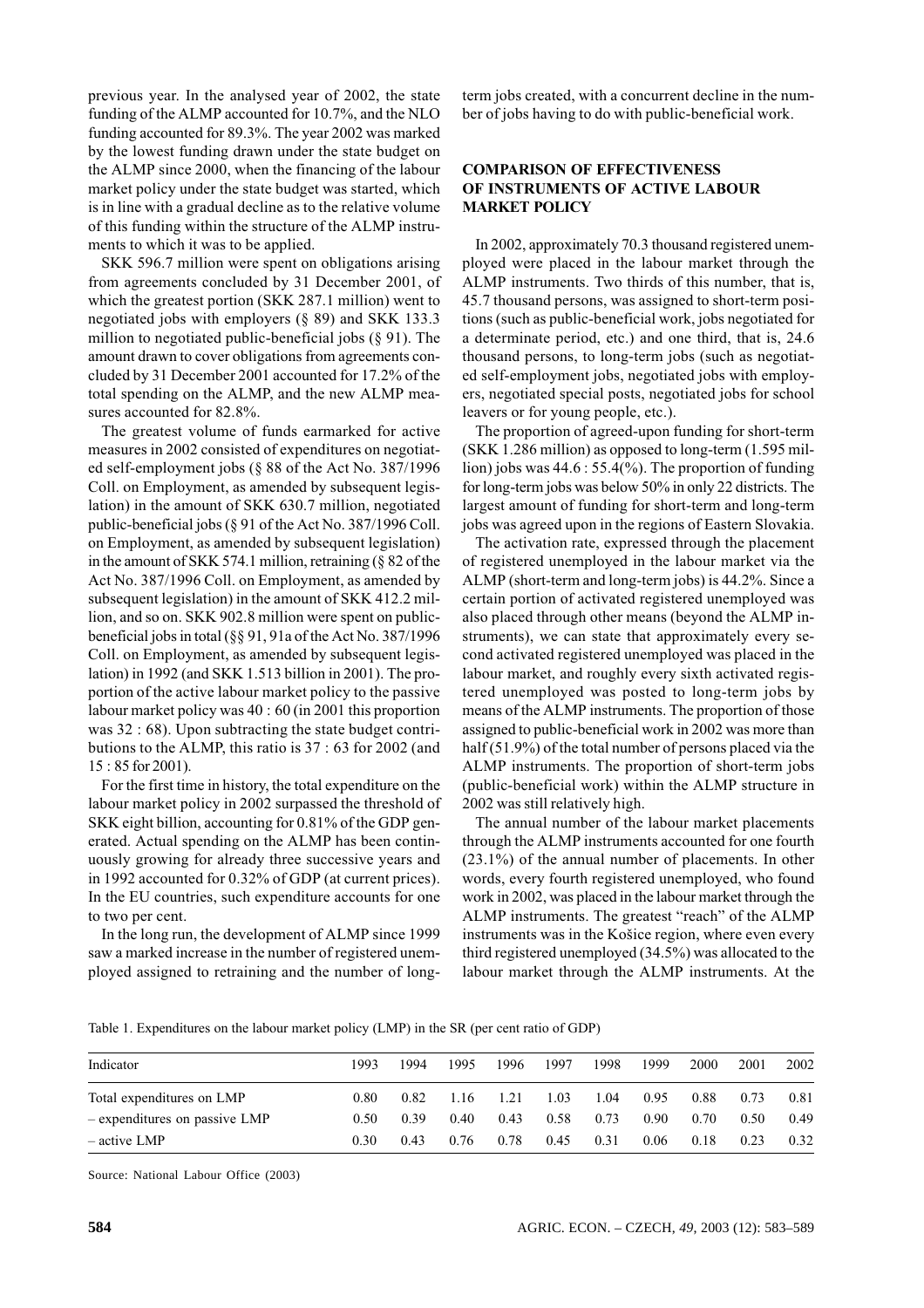same time it needs to be mentioned that almost every eighth (12%) registered unemployed was placed in the labour market by means of public-beneficial jobs.

In the year under review, the agreed-upon amount per short-term and long-term job averaged SKK 28 131 and SKK 64 857 respectively. Agreed-upon costs per longterm job in 2002 were 2.3 times higher than for a shortterm job, but with a marked difference as to the effectiveness thereof. The highest average amount per long-term job was agreed upon in the Nitra (SKK 76 068) and Bratislava (SKK 71 188) regions. The lowest amount was agreed upon in the Trnava region (SKK 55 667). Average amounts agreed for long-term jobs in the SR ranged from SKK 42 584 (Pezinok) to SKK 123 626 (Bratislava I), which means that the biggest differentiation in Slovakia occurred in the Bratislava region.

The highest average amount per short-term job agreed was recorded in the Bratislava region (SKK 46 181), and the lowest in the Žilina region (SKK 25 722). Average amounts per short-term job agreed in the SR ranged from SKK 17 871 (Liptovský Mikuláš) to SKK 74 520 (Bratislava III).

In 2002, a definite increase occurred in the number of retrained and the volume of funding spent on retraining. Retraining programmes were completed by 45 722 registered unemployed, which accounts for 8.9% of the average number of registered unemployed in 2002. SKK 412.2 million were expended on the retraining, which is more than double the funding in 2001. The proportion of funding spent on retraining in 2002 oscillated at the level of 12% of the total expenditure on the ALMP (in 2001 this was 8.8%). 10.8% of the average number of registered unemployed females and 7.4% of the average number of registered unemployed males took part in these retraining programmes. The success rate of the placement of these retrainees was at the level of about one third (having mildly increased in comparison with the year 2001).

The retraining in 2002 was more targeted at the segment of long-term unemployed and young people aged up to 25 than in the previous year. The share of long-term unemployed in the total number of persons assigned to retraining programmes oscillated around 40%, and the share of young people reached the level of 32%. Older citizens (50 years plus) accounted for 7.6%, and citizens with altered ability to work accounted for 4.5% of the total number of participants to retraining programmes.

With a view to enhancing the adaptability of the workforce and preventing unemployment, 1 495 employees were also retrained in 2002. SKK 4.3 million were expended to this end from the NLO funding.

The resulting outcome of the allocation of funds to the ALMP, in the specific regional conditions, is influenced by the number and structure of registered unemployed, the proportion of ethnic minorities, the economic and social infrastructure, the economic strength of the region, etc. In certain regions with a high unemployment rate there is, as a result of the implementation of the active labour market policy, the effect of substitution or displacement of unsubsidised employees to registered unemployment and their replacement by jobs subsidised under the active policy, which means, that under the conditions of a relatively high volume of funding for the creation of new jobs, the active policy has a lessening effect on the total decrease in the number of unemployed persons. In the event of a lack of jobs, the ALMP supports their creation financially, but it can only compensate for their overall deficit to a small extent.

# **FINANCIAL SHARE OF SELECTED INSTRUMENTS OF THE ACTIVE LABOUR MARKET POLICY**

Of the total amount of funding (excluding the funding earmarked for retraining) agreed upon in 2002, 45.9% was agreed for long-term jobs (compared to the previous year, this proportion has doubled) and 40.7% for short-term jobs (compared to the previous year, this proportion dropped by 29.9 percentage points).

In 2002, the proportion of funding agreed for long-term and short-term jobs was reversed in favour of long-term jobs (in 2001, the proportion of funding agreed for longterm and short-term jobs was 20.2 : 70.7). It was shown in 2002 that almost one fourth  $(23.7%)$  of the funding intended for the ALMP was agreed for public-beneficial jobs financed by the NLO, one fifth (19.4%) for negotiated self-employment jobs, 17.4% for jobs with employers, one tenth (9.8%) for public-beneficial jobs financed from the state budget, 8.7% for the establishment and operation of sheltered workshops and workplaces, etc. These five instruments accounted for more than three fourths (78.9%) of the agreed amount of SKK 3.475 billion. This means that those five instruments formed the fundamental basis of the active labour market policy in 2002

By the end of May 2003, SKK 1.01 billion were expended on the ALMP, of which SKK 712 million were to cover obligations as of 31 Dec. 2002 and SKK 298 million were spent on new measures in 2003. More-than-half of the funding drawn (SKK 528.1 million) for the active policy instruments (old obligations and new measures) was spent on creating new jobs.

# **CONCLUSION**

70.3 thousand unemployed were placed in the labour market through the ALMP instruments in 2002. Two thirds of this number, that is, 45.7 thousand persons were placed in short-term jobs and one third, that is, 24.6 thousand persons, in long-term jobs. The cost of one longterm job was only 2.3 times greater than the cost of a short-term job. That is why in some of the regions too low disincentive contributions towards long-term jobs were only used by mid-sized and large employer entities. In terms of individual ALMP instruments, the largest number of jobs was created through public-beneficial work (40.5 thousand jobs), negotiated jobs with employ-